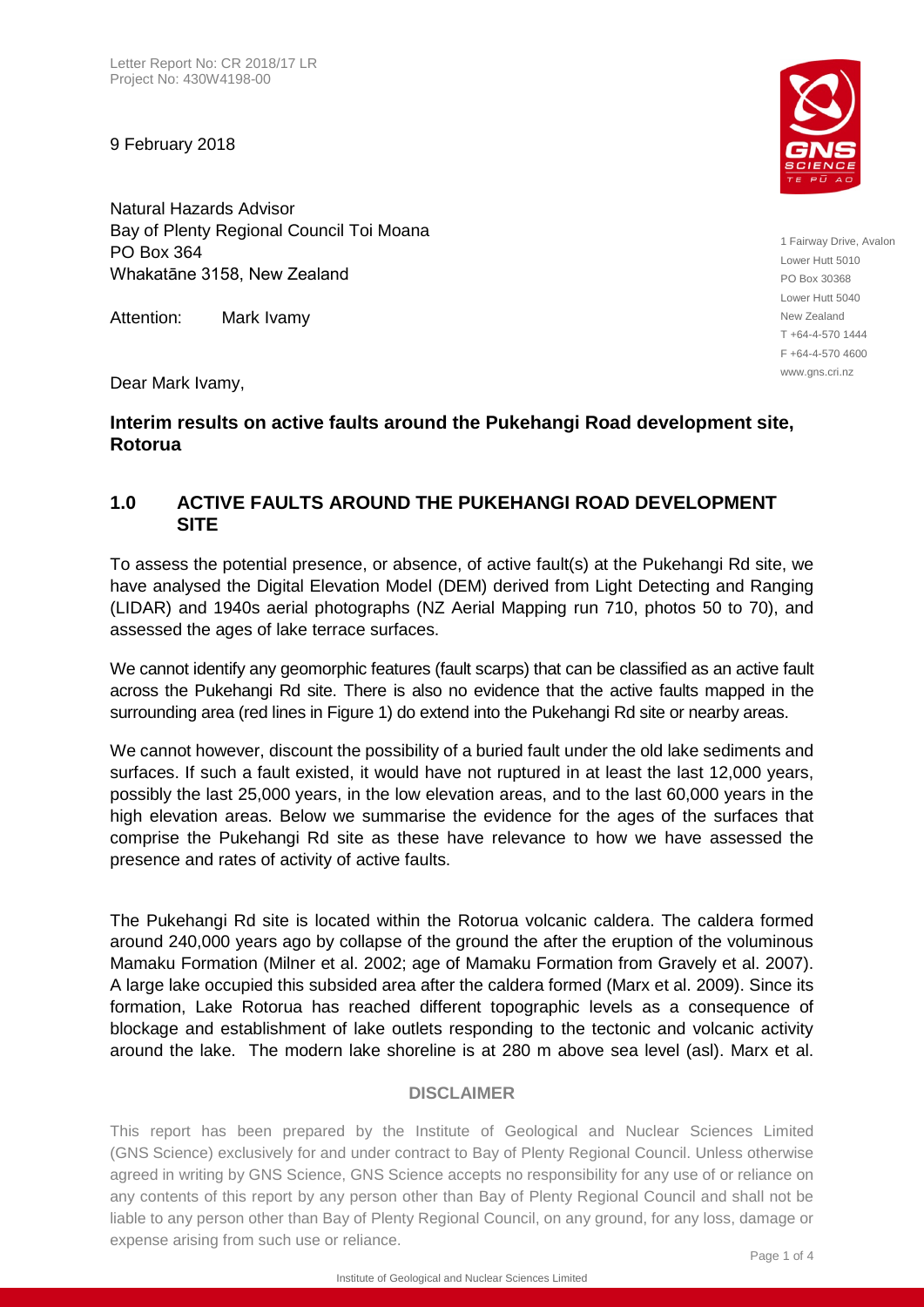(2009) determined the age of the geomorphic surfaces and sediments exposed around the current lake; they identified and dated three main lake shore levels:

- **Highest terrace at ~415 m asl** was the highstand (i.e. highest water level) associated with the lake that formed **<240,000 years ago.**
- **Shoreline and littoral terraces at up to ~380 m asl** correspond to the lake that formed after two coeval volcanic eruptions, the Rototiti and Earthquake Flat eruptions, around **60,000 years** ago (age from Wilson et al. 2007). The products from these eruptions blocked both the north and south outlets of the lake.
- **Shoreline terrace at 349 m asl** was the highstand caused by blockage of the northwestern lake outlet by volcanic sediments from Hauparu eruption (**~36,000 years ago;** age from Jurado-Chichay and Walker, 2000). The highstand was short lived and the lake dropped to near current levels. It is possible that other short duration high stands occurred in the period between 36 and 25,000 years ago.
- After 25,000 years ago, some highstands occurred (e.g. with the 25,000 year old Te Rere eruption the lake rose to 260 m asl and with the 9500-year-old Rotoma eruption the lake rose to 277 m asl). However, those were formed below the current 280 m asl level (formed as a consequence of the Mamaku eruption at 8000 years ago).

In Figure 1 we have display a hill-shaded DEM from the LiDAR data (provided by BoP Regional Council) overlain with the:

- previously mapped active faults in the surrounding area in red solid lines (Leonard et al. 2010, Villamor et al. 2010; Langridge et al 2016; this study);
- three topographic contour lines defining the highstand of the three lakes mentioned above; and
- location of the Pukehangi site in black solid lines.

We have used the geomorphic surfaces established by Marx et al. (2009), together with the ages they assigned to these surfaces, and geological mapping (Leonard et al., 2010), to assess the age of the surfaces at the Pukehangi Rd site. The site partially occupies a subhorizontal (slightly sloping towards the lake) surface (380—367 m asl) that corresponds to the 60,000-year-old lake shoreline. The rest of the Pukehangi site east of the sub-horizontal area is a steeper sloping surface. This sloping surface corresponds to the erosional surface left behind as the 60,000 years-old lake drew down, as well as the erosional surface left by the ~36,000-year-old lake draw down (for elevations <349 m asl). The shoreline and littoral surfaces associated with ~36,000 years old lake are not represented at the site; they are likely to have been eroded. Therefore, for the sections of the Pukehangi site above 367 m asl we assigned a ~60,000 years surface age, and for those between 367 and 349 m asl we assign an age of 60,000 to 36,000 years. Areas located below 349 m asl are assigned a surface age of < 36,000 years (from Marx et al. 2009) and >12,000 years (from geological mapping Leonard et al. 2010). The lower age bound is likely to be at least > 25,000 years as none of the younger highstands seem to have reached the lowest elevations of the Pukehangi site.

Therefore, we conclude that no active faults have been identified at the Pukehangi Rd development site. We cannot however, discount the possibility of a buried fault at the site. If such fault existed, it would have not ruptured in at least the last 12,000 years, possibly the last 25,000 years in the low elevation areas and to the last 60,000 years in the high elevation areas.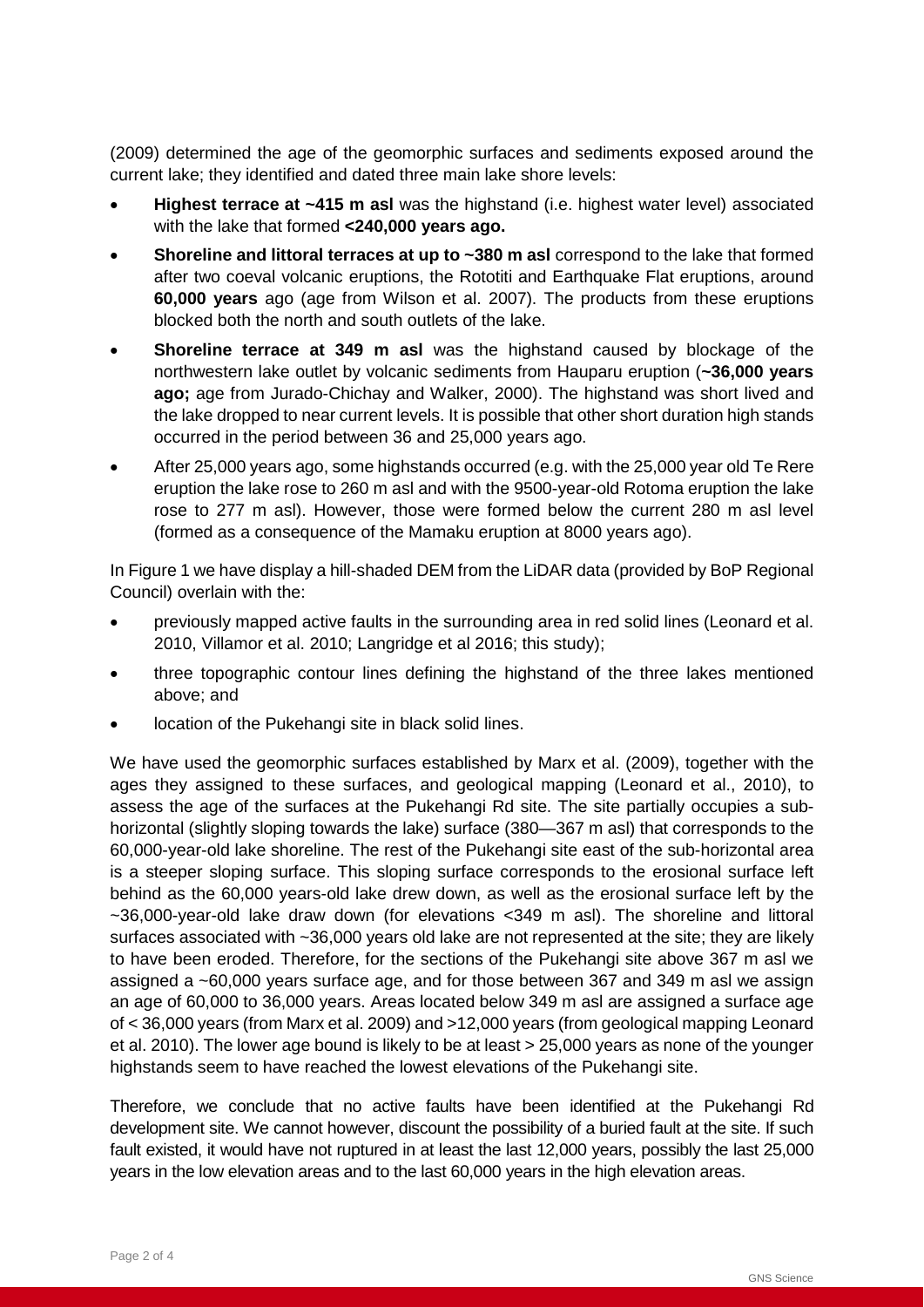Please let me now if you need further clarification.

Yours sincerely

Lles Author

Pilar Villamor Senior Scientist

This report was undertaken by Pilar Villamor, Julie Lee and Kate Clark. It was internally reviewed by Nicola Litchfield.

## **2.0 REFERENCES**

- Gravley DM, Wilson CJN, Leonard GS, Cole JW. 2007. Double trouble: paired ignimbrite eruptions and collateral subsidence in the Taupo Volcanic Zone, New Zealand. *Geological Society of America Bulletin*. 119(1-2):18-30.
- Langridge RM, Ries WF, Litchfield NJ, Villamor P, Van Dissen RJ, Barrell DJA, Rattenbury MS, Heron DW, Haubrock S, Townsend DB, et al. 2016. The New Zealand active faults database. *New Zealand Journal of Geology and Geophysics*. 59(1):86-96.
- Leonard GS, Begg JG, Wilson CJN. 2010. Geology of the Rotorua area [map]. Lower Hutt (NZ): GNS Science. 1 sheet + 102 p., scale 1:250,000. (Institute of Geological & Nuclear Sciences 1:250,000 geological map; 5).
- Marx R, White JDL, Manville V. 2009. Sedimentology and allostratigraphy of post-240 ka to pre-26.5 ka lacustrine terraces at intracaldera Lake Rotorua, Taupo Volcanic Zone, New Zealand. *Sedimentary Geology*. 220(3-4):349-362.
- Milner D, Cole J, Wood C. 2002. Asymmetric, multiple-block collapse at Rotorua Caldera, Taupo volcanic zone, New Zealand. *Bulletin of Volcanology*. 64(2):134-149.
- Villamor P, Ries WF, Zajac A. 2010. Rotorua District Council hazard studies: active fault hazards. Lower Hutt (NZ): GNS Science. 28 p. (GNS Science consultancy report; 2010/182).